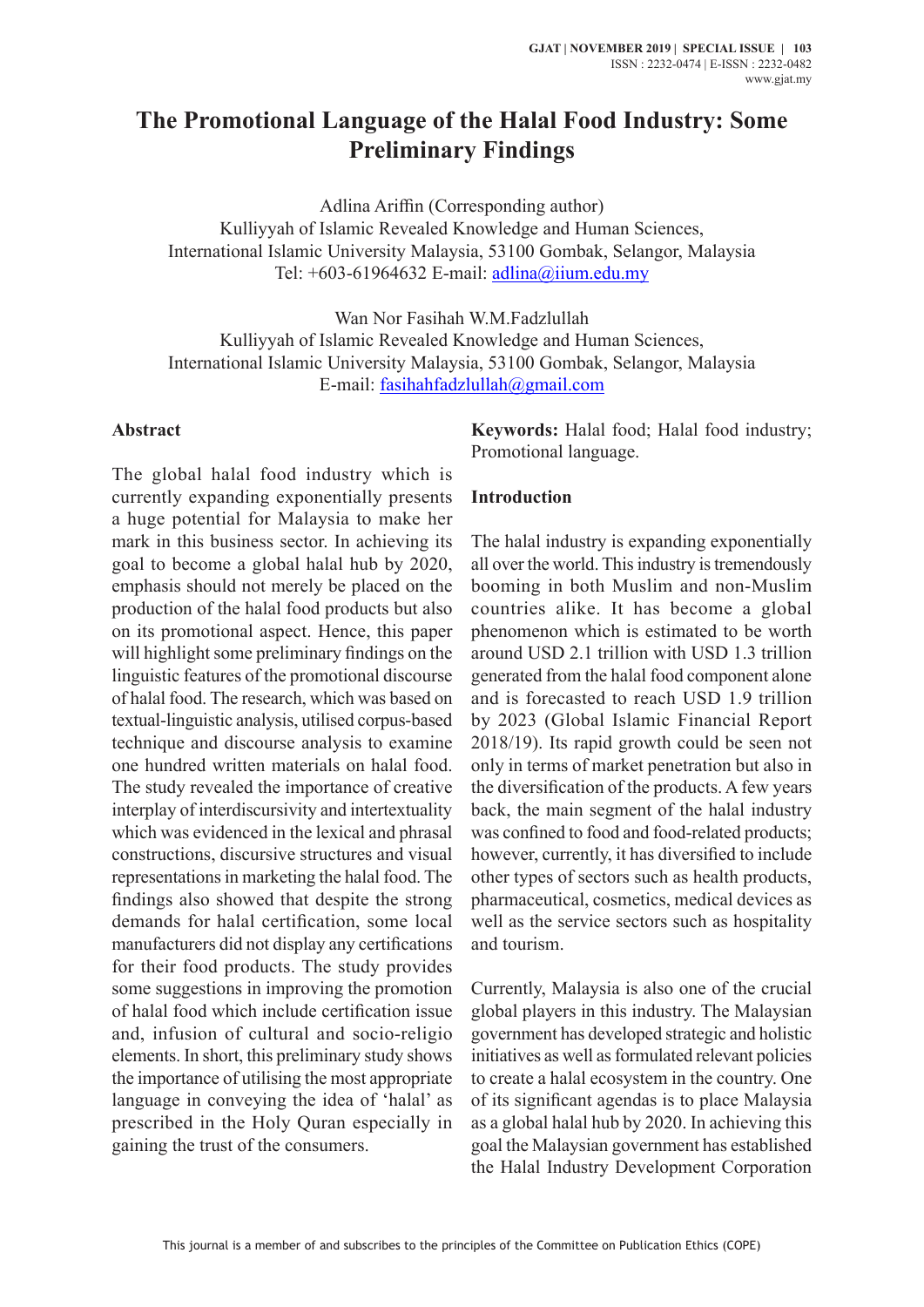(HDC) in 2006 to oversee the improvements of halal standards and enhancement of its commercialization and branding (HDC, 2017). Besides that, recently the Deputy Prime Minister, Datuk Seri Dr Wan Azizah Wan Ismail, has launched another strategic initiative to drive the growth of the Malaysian halal industry forward called 'be-Halal' (Landau, 2019).

According to the Global Islamic Financial Report 2018/19, in 2017 Malaysia achieved the Global Islamic Economic Indicator (GIE) of 127 and was ranked second behind United Arab Emirates (UAE) in terms of its global strength as a leader in the halal food industry. According to the Malaysian International Food & Beverage Trade Fair (MIFB) portal, to date, Malaysia has gained USD 43 billion from its exports of halal food and food products which made them the biggest component in the halal Malaysian market (Malaysia can Command the Halal Industry, 2019). With the aggressive initiative that Malaysia is undertaking to be the prime global halal hub where halal food is its biggest contributor, it is imperative that strong emphasis be placed on the promotional aspect of the halal food products in marketing them to the global communities. In short, focus must be given on utilising the appropriate linguistic terms in promoting 'halal' to the masses.

## **Concept of Halal**

In general, the term 'halal' which is an Arabic word encapsulates the meaning of 'allowable' or 'permissible' by the Islamic Law. Halal Malaysia, a government portal responsible on 'halal' matters, provides further definition of 'halal' as stated in its Trade Description Order, 1975 as follows:

*When the term is used in relation to food in any form whatsoever, in the process of trade or commerce as an aspect of trading or part of an aspect of trading for the referred food, the terms 'Halal', 'Guaranteed Halal' or 'Muslim Food' or any other terms that may be used to indicate or may be understood as meaning* 

*to indicate as permissible to be consumed by Muslims and allowed in their religion for the referred food to be consumed, must therefore mean the following, that is, the food for which such terms are being used:*

Does not stem from or consists of any part of or item from animals that are forbidden to Muslims by Islamic law, or animals that have not been slaughtered according to Islamic law.

Does not contain any substance that is considered impure in Islamic law.

Is not prepared, processed or manufactured using equipment or utensils that are not free from impurities as defined by Islamic law.

That, in the preparation, processing or storage stage, does not come in contact with or is stored near any kind of food that does not meet the requirements of para(s) (a), (b) or (c) or any substances that are considered impure by Islamic law.

In the current context, the halal term has gained prominence beyond its religious compliance. According to the Global Islamic Financial Report 2017:

*the halal industry promotes values such as social responsibility, stewardship of the earth, economic and social justice, animal welfare and ethical investment. More importantly, the demand for halal-certified products among non-Muslim consumers have been on the rise as more consumers are looking for high quality, safe and ethical products.*

With all these values entrenched in 'halal', this research aims to find out how these values are being embedded and promoted in the advertising materials of halal products.

## **Studies on Promotional Discourse**

What is promotional discourse? According to Bhatia (2005) the most traditional form of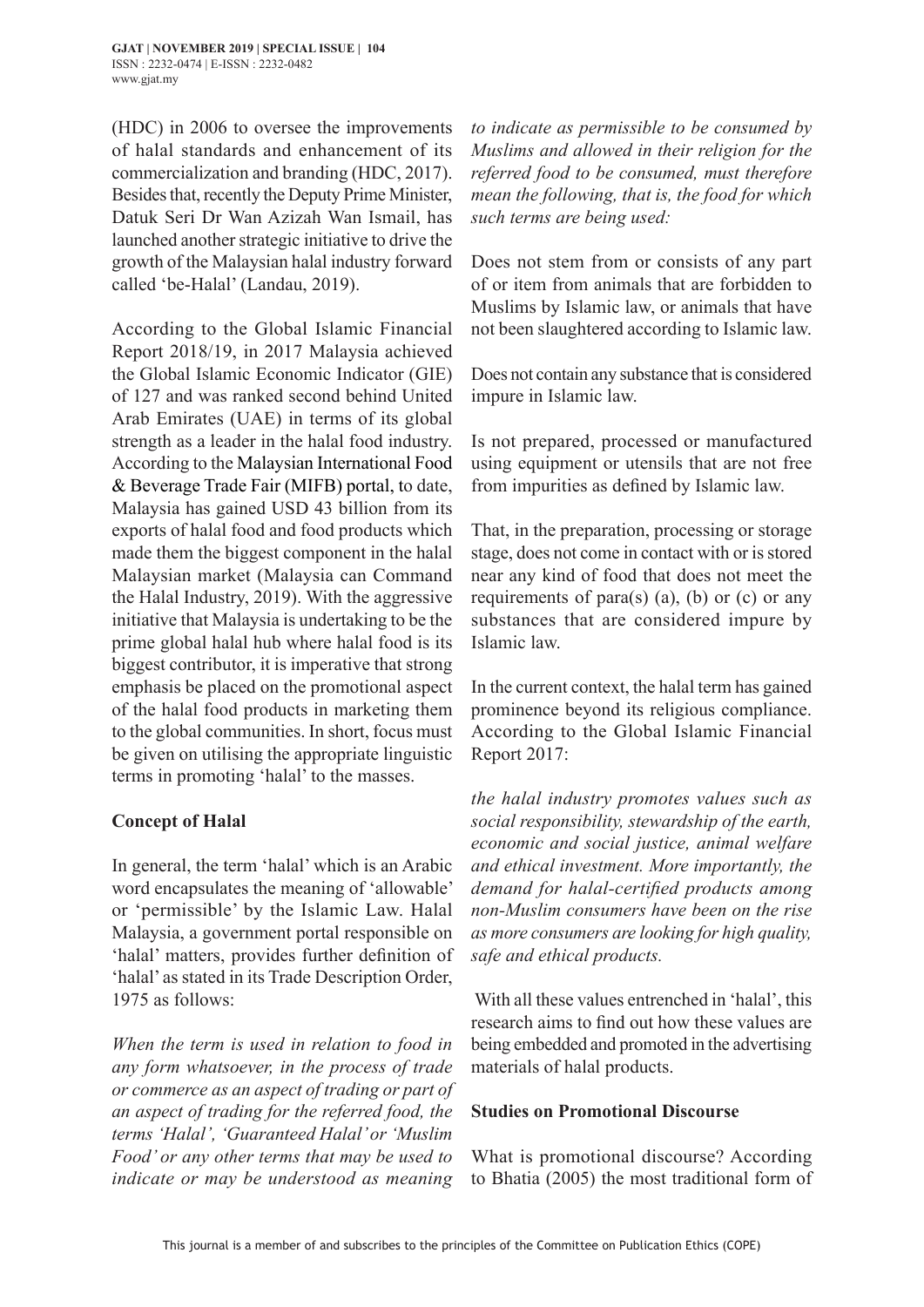promotional discourse is advertisements "which is often viewed as a form of discourse intended to inform and promote in order to sell ideas, goods or services to a selected group of people" (p.2). With the current rapid advancement of technology, this discourse has metamorphosed into various forms such as promotions via websites, online applications and social media applications. Nevertheless, despite its continued change in form, its functions remain.

A close scrutiny of the literature on studies on promotional discourse reveals that to date the closest studies on the promotion of halal industry mainly focused on the language used in the tourism industry (Cook, 2001; Dann, 1996; Francesconi, 2007; Hatim, 2004a, 2004b; Kelly, 1998; Sulaiman, 2013). In terms of halal food products, majority of studies merely focused on the non-linguistics aspects of marketing and promotion of halal food products (Alserhan, 2010; Arham, 2010; Bohari, Hin & Fuad, 2013; Issa, Hamdan, Muda & Jusoff, 2009; Mohamed Yunos, Che Mahmood & Abd.Mansor, 2014; Rajagopal, Ramanan, Visvanathan & Satapathy, 2011; Wilson & Liu, 2010; Wilson & Liu, 2011) . To the researcher's knowledge, there is a dearth of research which mainly focuses on the linguistics aspect of the promotional discourse in the halal industry specifically on halal food industry.

Hence, this study which utilised corpus-based technique and discourse analysis aimed to investigate the genre of promotional discourse in the existing halal food industry in Malaysia. This preliminary study specifically aspired to find out the common lexical terms used in the promotional materials of halal food products and how the lexical terms and rhetorical devices are exploited to build customers' trust on the food products.

## **Conceptual Framework**

In framing the results of the study into a proper perspective, the study utilised the five dimensions of Halal Brand Personality propagated by Muhamad Fazil (2015). This framework, despite its limitations, was deemed apposite at this preliminary stage of the study as it affords a simple 'guideline' in terms of the major elements of the 'personality' of products which are considered halal. These elements shall provide assurance of halalness to consumers and enhance the effectiveness of the screening process for halal products and services (Muhamad Fazil, 2015). Furthermore, the framework was chosen due to its bottomup approach in illuminating those major elements, rather than a top-down approach. The five constructs were developed based on interview feedbacks gathered from experts from Jabatan Kemajuan Islam Malaysia (JAKIM) and survey questionnaires of 135 officers from the Trengganu Department of Islamic Affairs. The bottom-up approach is considered most appropriate in this respect for it enabled the researcher to gather genuine, real and unpretentious input from the respondents who were in actual fact consumers of halal products.

Below are the descriptions of each dimension.

## **Purity**

This element is based on the Islamic concept of *taharah* (purity) embedded in human beings' natural temperament which emanated from the basis that all humans are born in a state of purity. Hence, Muslims will strive to safeguard the purity inherent in them by ensuring that they will consume products and engage only in activities which are considered *halalan toyyibban* (Man & Yahya, 2014). Purity provides a sense of certainty that the products and its production has gone through the proper procedure in accordance with the Islamic law. According to Mathew, Amir Abdullah and Mohamad Ismail (2014), halal products and services were also preferred by non-Muslims as they are deemed to fulfil the elements of being hygienic, safe and of good quality.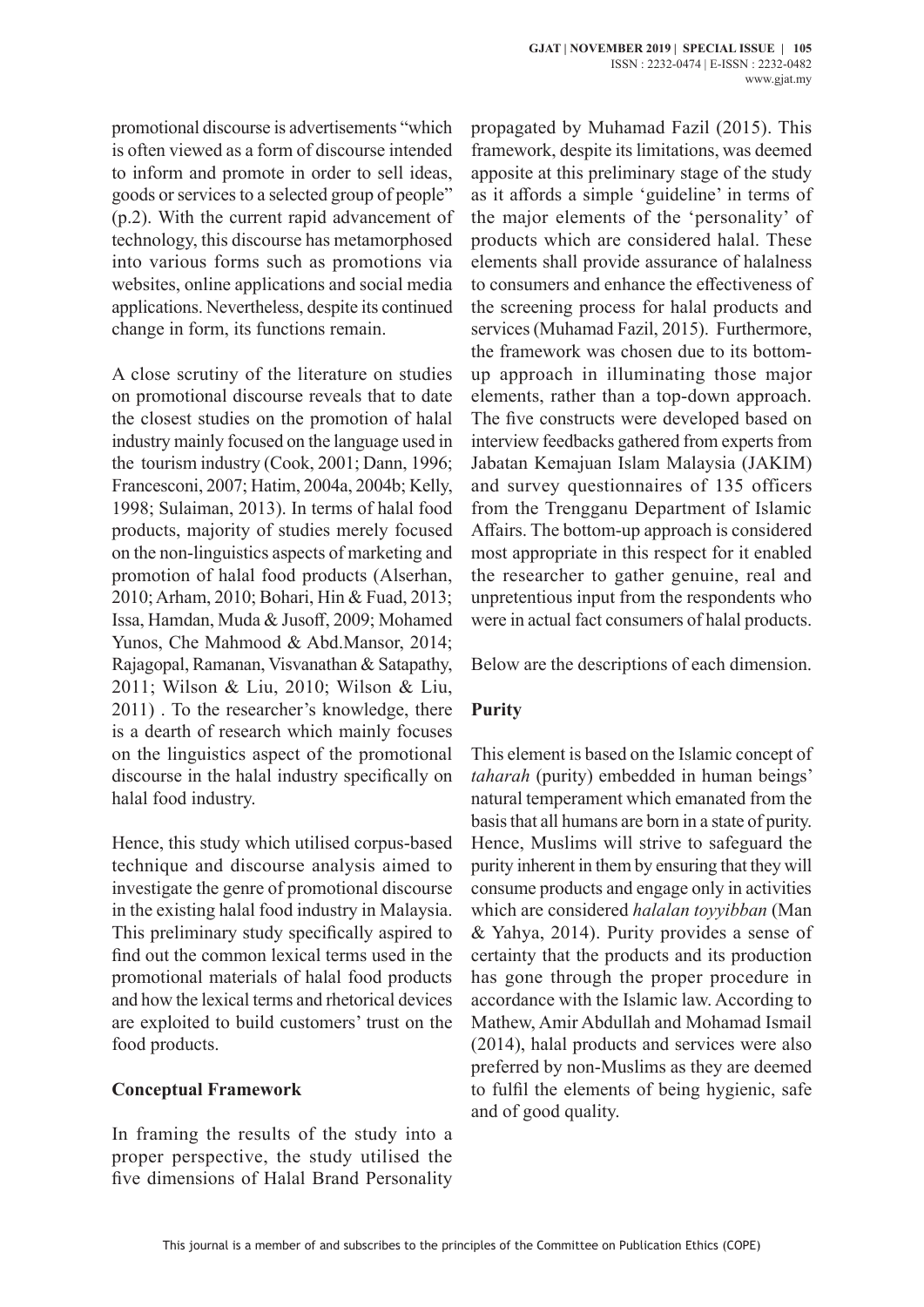## **Excitement**

According to Maslow et al. (1970), excitement is a condition that is linked to elements such as dynamic activity, sociability and energy. Perceived excitement refers to customers' general opinion of the brand on the quality or excellence of the products which influence their purchase decision (Al-Harran & Low, 2008).

#### **Safety**

According to the Black's Law Dictionary, safety is defined as the freedom from injury, harm danger or loss to personal property. It stresses that products or services do not present any harmful or hazardous consequences to consumers (Man & Yahya, 2014) and they comply with the Syari'ah law with good judgment (Rajagopal et al., 2011). The sense of safety will eventually create trustworthiness between consumers and producers or service providers.

## **Sophistication**

Sophistication means utilising a certain degree of innovativeness and revolutionary methods in delivering products to customers at every stage of the production process. It involves an enhancement of an outcome from simple or natural to a more cultured and refined state (Okazaki, 2006).

#### **Righteousness**

Righteousness relates to the concept of submission, surrender and obedience in Islam (Halstead, 2004). It plays a crucial role in influencing consumers' behaviour towards a certain brand particularly so since their behaviour and attitude are shaped by their faith. Righteousness in the religiosity notion also has a substantial influence on consumers' behavior and attitude (Aris, 2012; Khairudin, 2013). Therefore, the religiosity of consumers has become a vital component in marketing, particularly in advertisements (Zain, 2004).

Besides the constructs of Halal Brand Personality, this study also analysed the promotional language against the values highlighted in the Global Islamic Financial Report 2017 which are social responsibility, stewardship of the earth, economic and social justice, animal welfare and ethical investment. Thus, there were 10 elements which became the foundation of analysis in this study.

## **Methodology**

In achieving the aim of this preliminary study, two methods of text analysis were used which were corpus-based approach and discourse analysis. A corpus of fifty promotional materials were compiled for analysis. They included online news articles and reports on the halal food industry from websites such as *Salaam Gateway, Halal Focus, The Halal Journal, DagangHalal* and *Food Navigator Asi*a. All these materials, where necessary, were either converted from .pdf to .txt files using a free online conversion tool or were manually transcribed from picture files (.jpg/.jpeg) and printed materials into .txt files via TextEdit application. The text files (.txt) were analyzed using AntConc corpus analysis software that was downloaded from http://www.laurenceanthony. net/software.html. Besides that, analysis was also conducted on fifty promotional materials such as flyers, pamphlets, booklets, bunting and product packaging that were obtained from the Malaysia Halal Expo 2019 for Japan's Tokyo 2020 Olympics. It needs to be highlighted that the participants in the Expo were from the Malaysian small and medium enterprises. These second set of materials were analysed using discourse analysis.

## **Results and Discussion**

## **The common lexical terms used in the promotional materials of halal food products**

From the corpus analysis of fifty online news articles and reports, it was found that the word 'halal' most collocate with words that mainly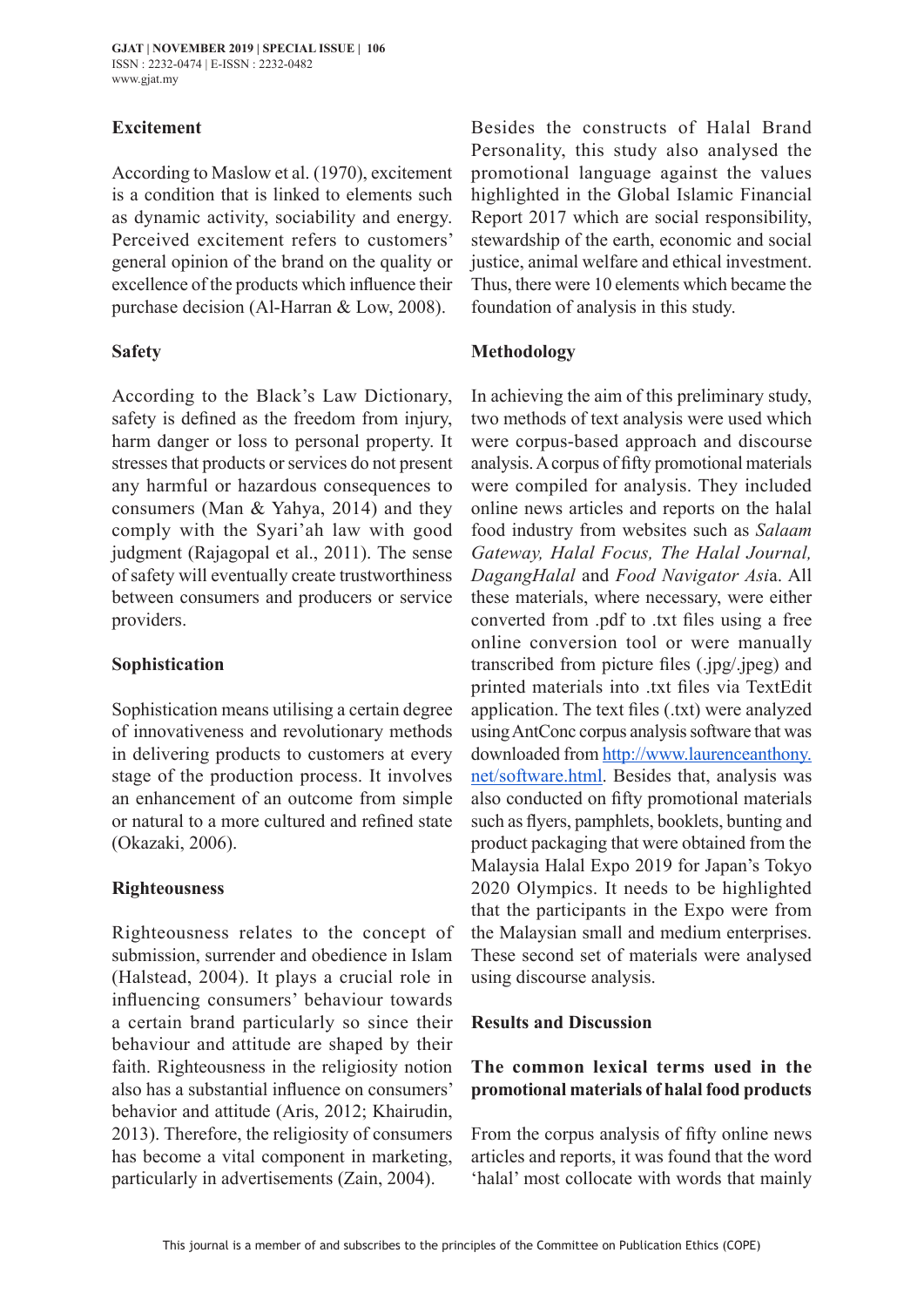focused on providing a guarantee of the halal status of the food products. As indicated in Table 1, the words were 'certification', 'certified' and 'accreditation'. These words occurred most frequently with 'halal' at 125 times from a total of 27,110 word token obtained.

| <b>Word Collocate</b>    | Frequency |
|--------------------------|-----------|
| certification/certified/ | 125       |
| accreditation            |           |
| food                     | 97        |
| and                      | 97        |
| industry                 | 96        |
| in                       | 82        |
| to                       | 80        |
| products                 | 70        |

The second most common word was 'food' (content word) and 'and' (function word) at 97 times. It is understandably so since the articles analysed were on halal food products. The same goes with the terms 'industry' which appeared 96 times and 'products' 70 times. Two other function words which appeared constantly with 'halal' were 'in' and 'to'.

#### **Words and phrases**

The findings above clearly showed that phrases that were most frequently used in halal related news articles and reports were halal certification, halal certified and halal accreditation. Other most used phrases in these data included 'halal food', 'halal industry' and 'halal products'.

Whereas from the promotional material of the actual products collected, the words and phrases used reflected the values of halal as documented in the Global Islamic Financial Report 2017 and the Halal Brand Personality (Muhamad Fazil, 2015). A total of 16 brands used words like *suci* (clean), *bebas trans lemak* (no trans fat), *tiada pewarna tiruan* (no artificial coloring), *tanpa msg* (no msg), 'no preservative', 'safe'

and 'healthy' to indicate the element of safety. Meanwhile, the element of high quality was represented by words like 'certified', 'best selection', 'high quality', 'premium' and 'best', which were used by 15 brands. Other elements that were displayed included convenience ('on the go', 'ready to eat', 'hassle free') and satisfaction ('indulgence', 'delicious') used by 13 and 11 brands respectively.

From a total of 50 items of promotional flyers, pamphlets, buntings and product packaging, it was found that 16% (8 items) of the product packaging displayed at least the halal logo. For both promotional flyers and buntings, only 56% (28 items) displayed either halal logo, quality certifications or combination of both. The remaining 28% (14 items) of the materials did not display any form of halal certification or other accreditations.

## **Ways in which the lexical terms and rhetorical devices are exploited to build customers' trust on the food products.**

The product flyers, pamphlets and packaging collected in this study have shown a prominent finding where almost all of the brands use a mixture of different promotional approaches in a single material. This feature is a unique interdiscursivity which is an approach that combines different contextrelated styles and genres in a single text (Jianguo, 2011).

## **Discursive structures and visual representation**

Almost all flyers showcased a large and attractive display of their products together with their brand names strategically placed in a way that consumers would notice their brand and the quality of their products first before other information. Some of the examples are shown in the figures below. These brands were similar in the way they displayed their brand names and their tagline, followed by the halal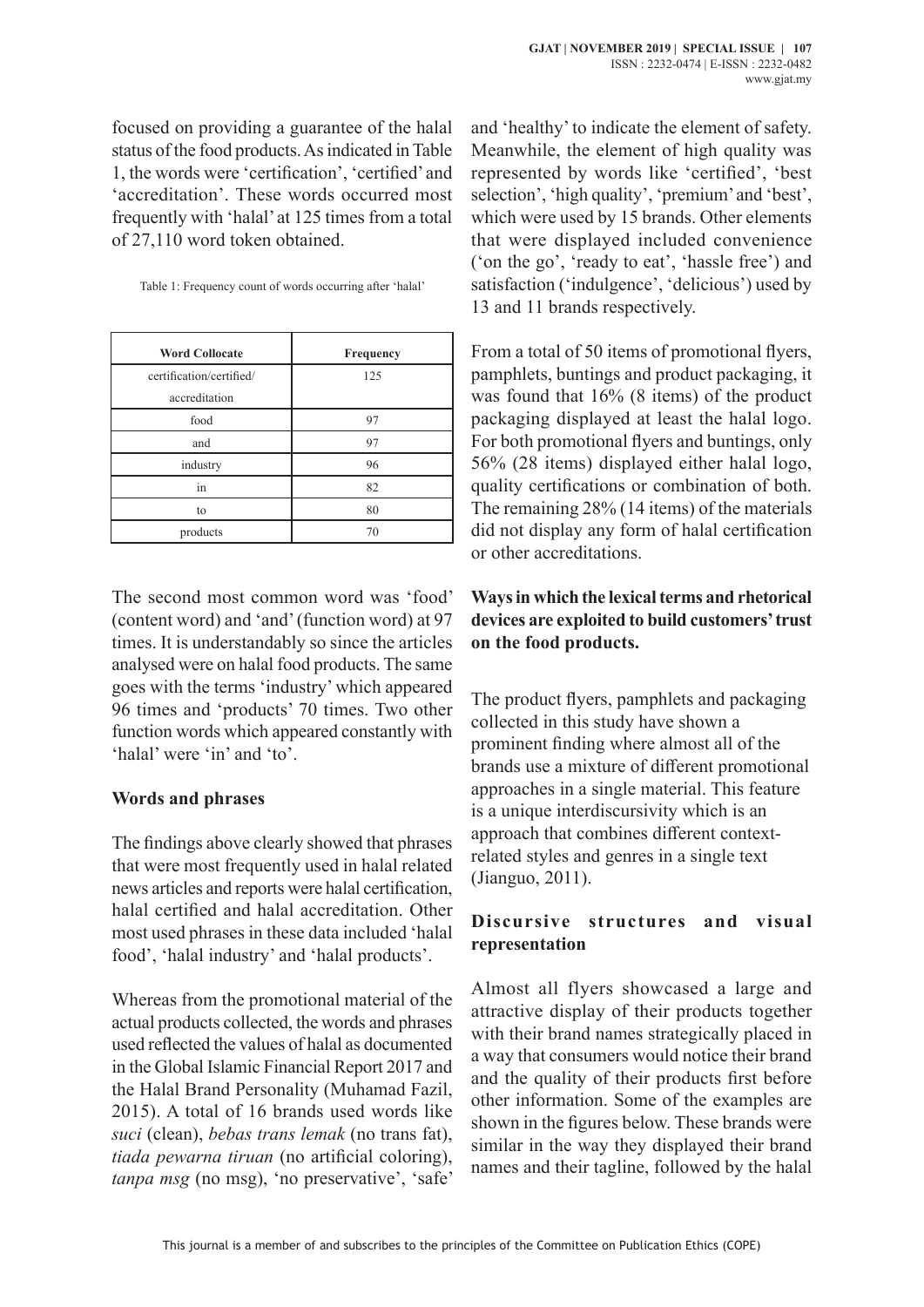certification logo, that was directly placed close to the brand name and tagline as in Figures 1(a) and (b) or indirectly on the product packaging picture on the flyer in Figure 1(c).



Figure 1(a)



Figure 1(b)



Figure 1(c)

Further evidence that shows the use of varying lexical terms and rhetorical devices in attracting the consumers was when the brands focused on some unique features that would make them stand out from their competitors. For example, Figure 2(a) displays a brand's strategy in accentuating the 'effortlessness' idea by bolding the word 'easy', followed by an explanation on how easy it is to prepare a meal of their product in Figure 2(b). This is further emphasized in another statement at the bottom of the page that again highlights the ease of use of the product in Figure 2(c).



Figure 2(a)



Experience the delicious taste of our pasta<br>dishes at the comfort of your home . It's so easy to prepare! Just pop it in the microwave or conventional oven, and this tasty treat is ready in minutes, to be enjoyed.

Figure 2(b)



Figure 2(c)

Aside from integrating logo within the text, some brands chose to let their varied certifications speak for themselves. Since these certifications required the products and company to undergo thorough inspections, displaying all their credentials as in Figures 3(a) and (b) are proofs that the companies have achieved certain standard and upheld certain quality accorded by the certification they received. Figure 3(c) shows that some brand would also display their awards as an extra credit in gaining the trust from consumers. One brand in Figure 4, even advertised the concept of 'buy while donating' on their pamphlet and product packaging, where a certain amount of earning from every purchase of the product will be donated to charity.



Figure 3(a)



Figure 3(b)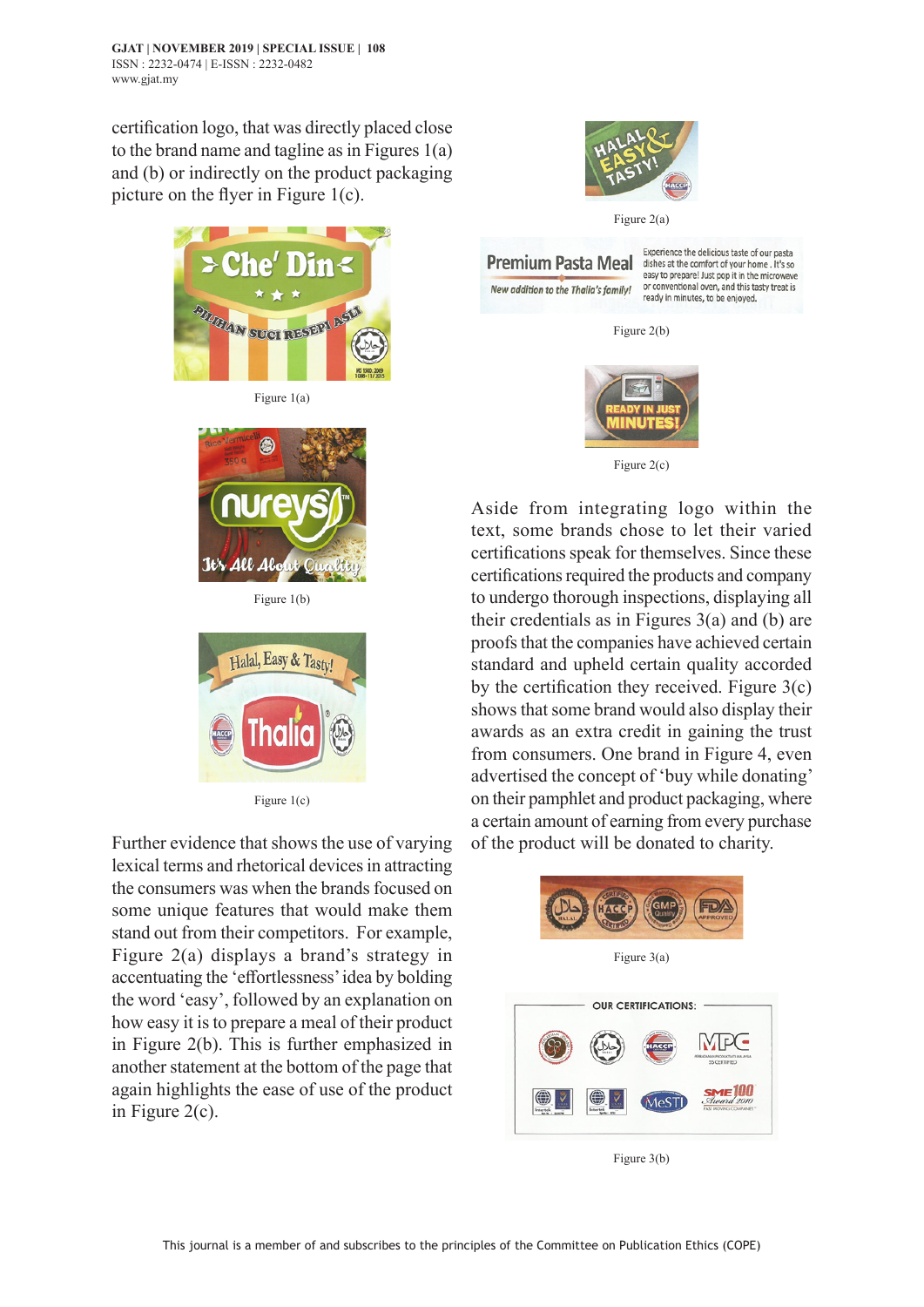

Tísha #TishasLoveAsnat ri Tanna Honti

Figure 4

Furthermore, since these materials were collected at the Malaysia Halal Expo 2019 for the Tokyo 2020 Olympics, the study noted that some companies as shown in Figures 5(a), (b) and (c) even went to the extent of translating their materials or included Japanese scriptures into their promotional materials to make their products accessible for the Japanese consumers. Besides that, the phrase *Healthy Frying Oil* in Figure 5(b) shows the creativity of the company in framing the English phrase using the Japanese orthographic system.



Figure 5(a)



Figure 5(b)

Bunga Rose ブランドの始まり

1968年に「グライピサン」 (バナナ カレー)から始まり、創業者の一人は 家族の生計を改善するために独自のス パイスを作成しました。

Figure 5(c)

Out of 50 promotional materials collected, 34 items were pamphlets, flyers, booklets, buntings and product packaging which focused mainly on food and beverages. The study found that 82.4% (28 items) of them utilised visual representations extensively to capture consumers' attention and convey information on their products where they displayed at least one certification logo. It was also found that 96.4% (32 items) of them bore the Malaysia halal certification logo. Among other certification logos that were displayed were HACCP (Hazard Analysis and Critical Control Points), MeSTI (*Makanan Selamat Tanggungjawab Industri*), GMP (Good Manufacturing Practice), *Buatan Malaysia* (Made in Malaysia), FDA (Food and Drug Administration) and UKAS (United Kingdom Accreditation Service) as shown in Figure 6.



Figure 6: Credential logos from various certification bodies

#### **Discussion**

The corpus analysis of the online news articles and reports revealed that words with the highest frequency which regularly appeared with 'halal' were 'certification', 'certified' and 'accreditation'. All these words play a very crucial role in providing a sense of assurance to customers on the status of the food products. A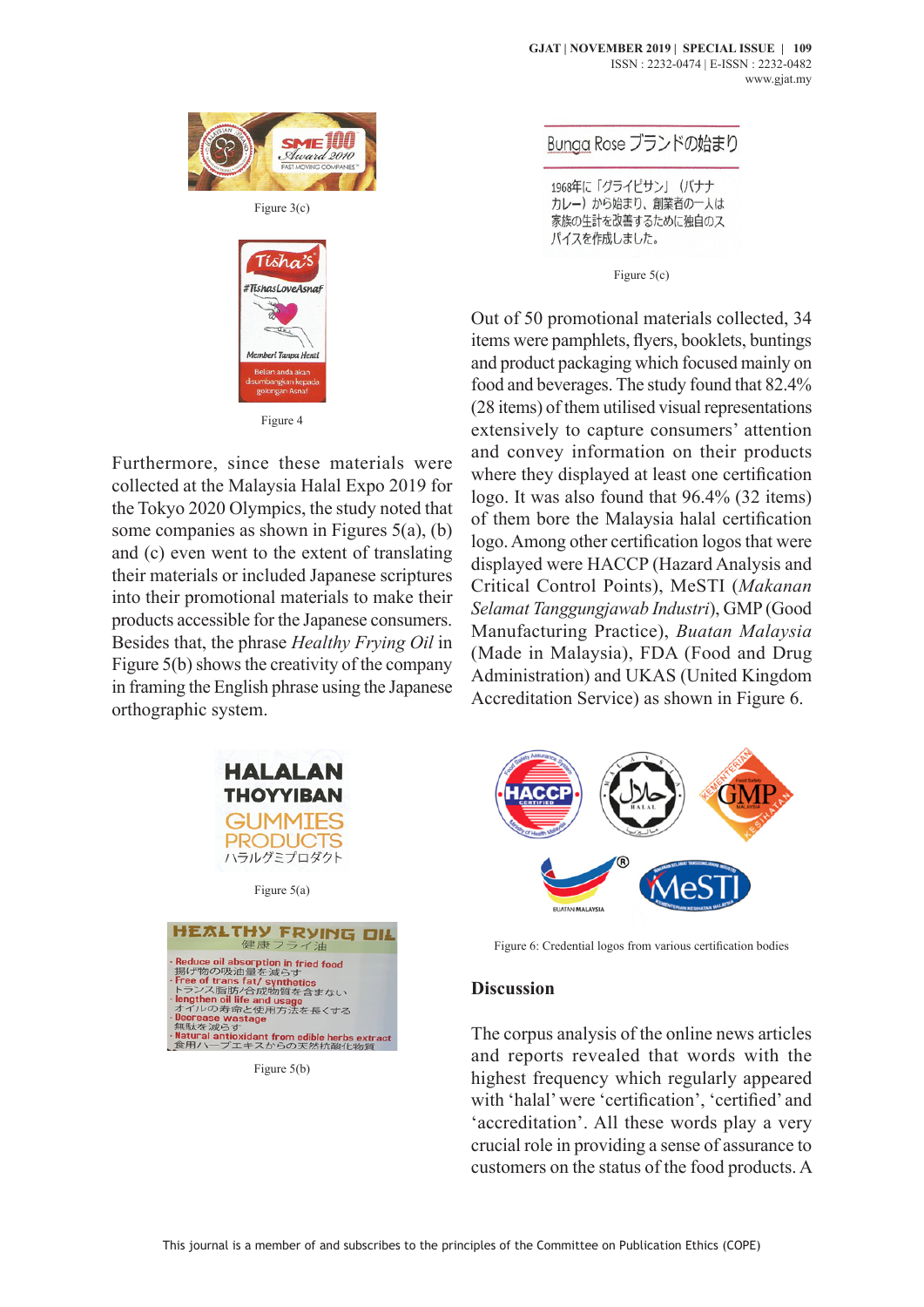similar trend was also noted in the analysis of the pamphlets and food packaging. It was found that most of them used logos of various certification bodies such as Malaysia Halal, HACCP (Hazard Analysis and Critical Control Points), MeSTI (*Makanan Selamat Tanggungjawab Industri*), GMP (Good Manufacturing Practice), *Buatan Malaysia* (Made in Malaysia), FDA (Food and Drug Administration) and UKAS (United Kingdom Accreditation Service) to emphasise the quality and safety of the food products. These findings clearly indicate that some producers of halal food products are very serious in gaining consumers' trust on their products. Nevertheless, the study also found that there are Malaysian products which do not have any halal certification or other accreditations on their promotional materials as reflected in 28% (14 items) of the promotional flyers and buntings. On the same note, it was recently reported that 90% of the local SMEs owned by Bumiputeras have been found to have been in operation without halal certification (Omar, 2019).

Moreover, the discourse analysis done on the promotional flyers, pamphlets and product packaging revealed that almost all of the materials applied interdiscursivity in advertising their products. Integrating product images, brand taglines and displaying halal quality credentials are evidently central in the promotional language used by many of the brands. Varying styles of discourse presentation are utilised in a single material such as strategic placement of the brand, wordings and images, in order to capture consumers' attention at first sight. This approach is particularly focused on halal aspects in the forms of related words and phrases such as 'no preservative', 'safe', 'healthy', 'high quality', 'premium' and 'best'.

The study also noted the different outcomes between the corpus analysis and discourse analysis where the latter lacks the mention of the word 'halal' in comparison to corpus data. However, it is compensated by the emphasis on other aspects of linguistic which use interdiscursivity to deliver the same halal information and its elements to consumers in a more attention-grabbing manner, considering the data set for discourse analysis consisted of promotional flyers, pamphlets, and product packaging.

Some of the products were seen to employ a unique facet of intertextuality in promoting their brands. Creative utilisation of cultural elements i.e. Japanese culture were found in the promotional materials. It is understandably so since the products were promoted for the halal Japanese market. Elements such as the Japanese orthographic system and Japanese language were embedded as part of the promotional language. This is seen as a very effective way in getting the attention of the target consumers because the intertextual elements in the advertisements will create psychological associations between the products and the customers' identity (Zulkifli & Ariffin, 2019).

Besides cultural elements, another approach used by the producers in gaining the attention and trust of the consumers is by integrating and accentuating an aspect of socio-religio responsibility in the food promotion. For example, Tisha's, a company that sells frozen bread, highlights on their product packaging that part of the profits from the sale shall be donated to the *asnaf*, which according to Islamic definition means groups of people who are eligible to accept monetary contribution in the form of *zakat.* Thus, it can be deduced that the producer is capturing the consumers' attention by highlighting that their act of buying the product is not merely fulfilling individuals' needs but also the needs of the Muslim society. Their choice of the word *asnaf* instead of 'the needy' further indicates a sense of them fulfilling a religious obligation. The psychological message then is that by purchasing the products customers get to enjoy halal food and simultaneously fulfill their religious obligation in donating part of their money back to the Muslim society. To further display their commitment, the company uses '#Tisha's Love Asnaf' as their tagline.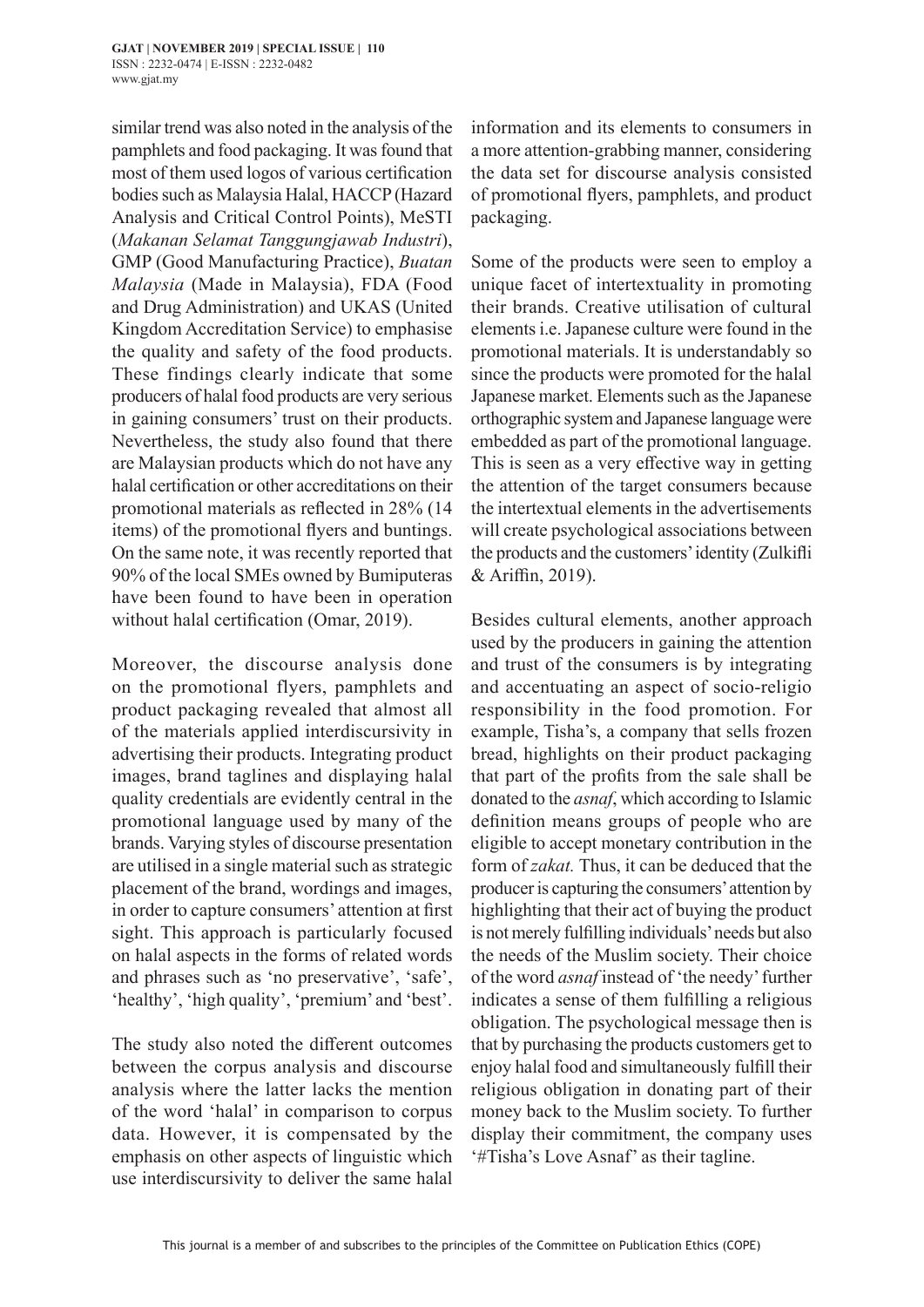#### **Conclusion and Suggestions**

This preliminary study uncovered a few significant issues in relation to the promotional language of halal products. Firstly, the evidences clearly indicate that majority of the halal food producers do give strong emphasis on the halalness of their products by using the halal logo and other certification credentials. However, it was also found that some companies did not display any kind of certification on their promotional materials. Hence, this study would like to suggest for all food products in Malaysia to go through the halal certification procedure so as to ensure that the products are not only safe to be consumed but also have gone through the stringent quality control process in their preparation. It is indeed imperative for products to have evidence of halal certification in gaining the trust of and increasing halal awareness among the customers.

On the certification issue, the study noted that majority of the producers do display various logos from different certification bodies on their products. Indirectly, it can be assumed that getting the different certifications from the separate bodies surely would have incurred some cost which may be subsumed in the price of the products. It is highly recommended that in order to save cost and time on behalf of the food producers, there is a need for an establishment of one main central authority to regulate and oversee the overall certification process in respect to halal products in Malaysia and also worldwide. It is suggested for JAKIM and HDC to take the lead in this matter.

The study would also like to suggest that halal food products which are meant to be exported to other foreign countries must integrate cultural elements of the receiving countries in their promotional materials as well as the food packaging. The creative manipulation of the cultural elements will become an attention-grabber for and psychological link with the international community. This will help the products to penetrate into the foreign

#### markets.

Moreover, the study opines that the promotional language of halal products should project an image that does not only reflect the halalness aspect but more importantly it should be able to convey a bigger message - a message that transcends beyond the elemental meaning of halal. The study found that the integration of socio-religio component in the promotional language as practiced by Tisha's (refer to Figure 4) is a clever means in disseminating the idea that the purchase of the products will ensure that one fulfils ones' individual needs as well as the social obligation as a Muslim.

Finally, the study would also like to highlight the need for a better framework that captures the fundamental elements of effective promotional language of halal products. It is strongly felt that the Halal Brand Personality is at the moment inadequate to carry such responsibility.

## **Acknowledgements**

This study would not have been possible without the financial support from the Ministry of Education, Malaysia (FRGS/1/2018/SSI01/ UIAM/03/1).

## **References**

Alserhan, B.A. (2010). On Islamic Branding: Brands as Good Deeds. Journal of Islamic Marketing, vol. 1, No.2. pp.101-106

Al-Harran, S. and Low, P. (2008). Marketing of Halal Products: The Way Forward. Halal Journal, March, available at: www.halaljournal. com

Arham, M. (2010). Islamic Perspectives on Marketing. Journal of Islamic Marketing, vol. 1, no.2. pp. 149-64.

Aris, A.T. (2012). Muslim Attitude and Awareness towards Istihalah. Journal of Islamic Marketing, Vol. 3 No. 3, pp. 244-254.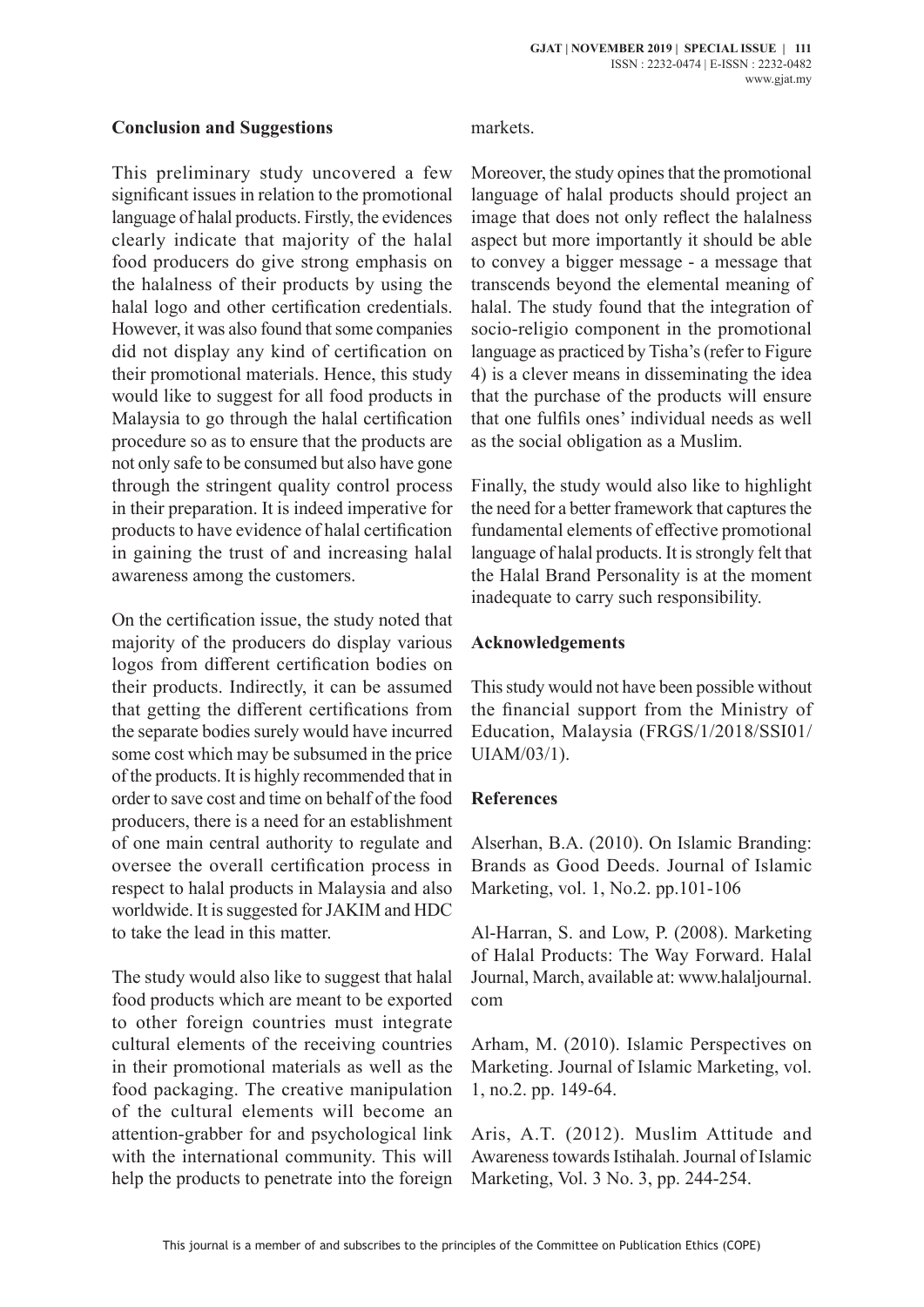**GJAT | NOVEMBER 2019 | SPECIAL ISSUE | 112** ISSN : 2232-0474 | E-ISSN : 2232-0482 www.gjat.my

Bhatia, V.K. (2005). Generic patterns in promotional discourse. In Halmari, H., Virtanen T (Eds.). (2005). Persuasion across Genres: A Linguistic Approach. John Benjamins Publishing Company: Amsterdam, pp.213-228.

Black's Law Dictionary. Retrieved from https:// thelawdictionary.org/safety/

Bohari, A.M., Hin, C.W., & Fuad, N. (2013). The Competitiveness of Halal Food Industry in Malaysia: A SWOT-ICT Analysis. Malaysia Journal of Society and Space, 1(1), 1-9.

Cook, G. (2001). The Discourse of Advertising (2nd Ed). London: Routledge

Dann, G. (1996). The Language of Tourism: A Sociolinguistic Perspective*.* Wallingford: CAB International.

Francesconi, S. (2007). English for Tourism Promotion: Italy in British Tourism Texts*.* Milano: Hoepli.

Global Islamic Financial Report 2018/19. Retrieved from https://haladinar.io/hdn/doc/ report2018.pdf

Halal Industry Development Corporation. Retrieved on 15 February 2018 from http:// www.hdcglobal.com.

Halal Malaysia Portal. Retrieved from http:// www.halal.gov.my/v4/

Halstead, M. (2004). An Islamic Concept of Education. Comparative Education, Vol. 40 No. 4, pp. 517-529

Hatim, B. (2004a). Culture as Textual Practices: The Translation of the Tourist Brochure as a Genre. In M.P.N. Errasti, R.L. Sanz & S.M. Ornat (Eds). Pragmatics at Work: The Translation of Tourist Literature*.* Bern Peter Lang.

Hatim, B. (2004b). The Translation of Style: Linguistic Markedness and Textual Evaluativeness. Journal of Applied Linguistics 1(3), 229- 246.

Issa, Z.M., Hamdan, H., Muda, W.R.W. & Jusoff, K. (2009). Practices of Food Producers in Producing Halal Food Products in Malaysia. Interdisciplinary Journal of Contemporary Research in Business, 1(7), 53-64.

Jianguo, W. (2011). Understanding Interdiscursivity: A Pragmatic Model. Journal of Cambridge Studies, 6, 95-115.

Khairudin, S. (2013). Halalan Thayyiban: Amalan Rukhsah Dalam Pemakanan (1st Ed). Telaga Biru Sdn. Bhd, Kuala Lumpur

Kelly, D. (1998). The Translation of Texts from the Tourist Sector: Textual Convention, Cultural Distance and Other Constraints. Trans: Revista de Traductologia, 2, 33-42

Landau, E. (2019, September 6). 'be-Halal' Programme Set to Drive Halal Industry,

says Wan Azizah. New Straits Times. Retrieved from https://www.nst.com.my/

Malaysia can Command the Halal Industry. ( 15 March 2019). Retrieved from https://mifb. com.my/2019/03/15/malaysia-can-commandthe-halal-industry/

Man, S. & Yahya, Z.A. (2014), Halalkah Makanan Kita?.(1<sup>st</sup> Ed). PTS Islamika, Kuala Lumpur

Maslow, A.H., Frager, R. and Fadiman, J. (1970). Motivation and Personality, Vol. 2, Harper & Row, New York, NY.

Mathew, V.N., Amir Abdullah, A.M.R. and Mohamad Ismail, S.N. (2014). Acceptance on Halal Food among Non-Muslim Consumers. Procedia- Social and Behavioral Sciences 121 (2014) 262-271.